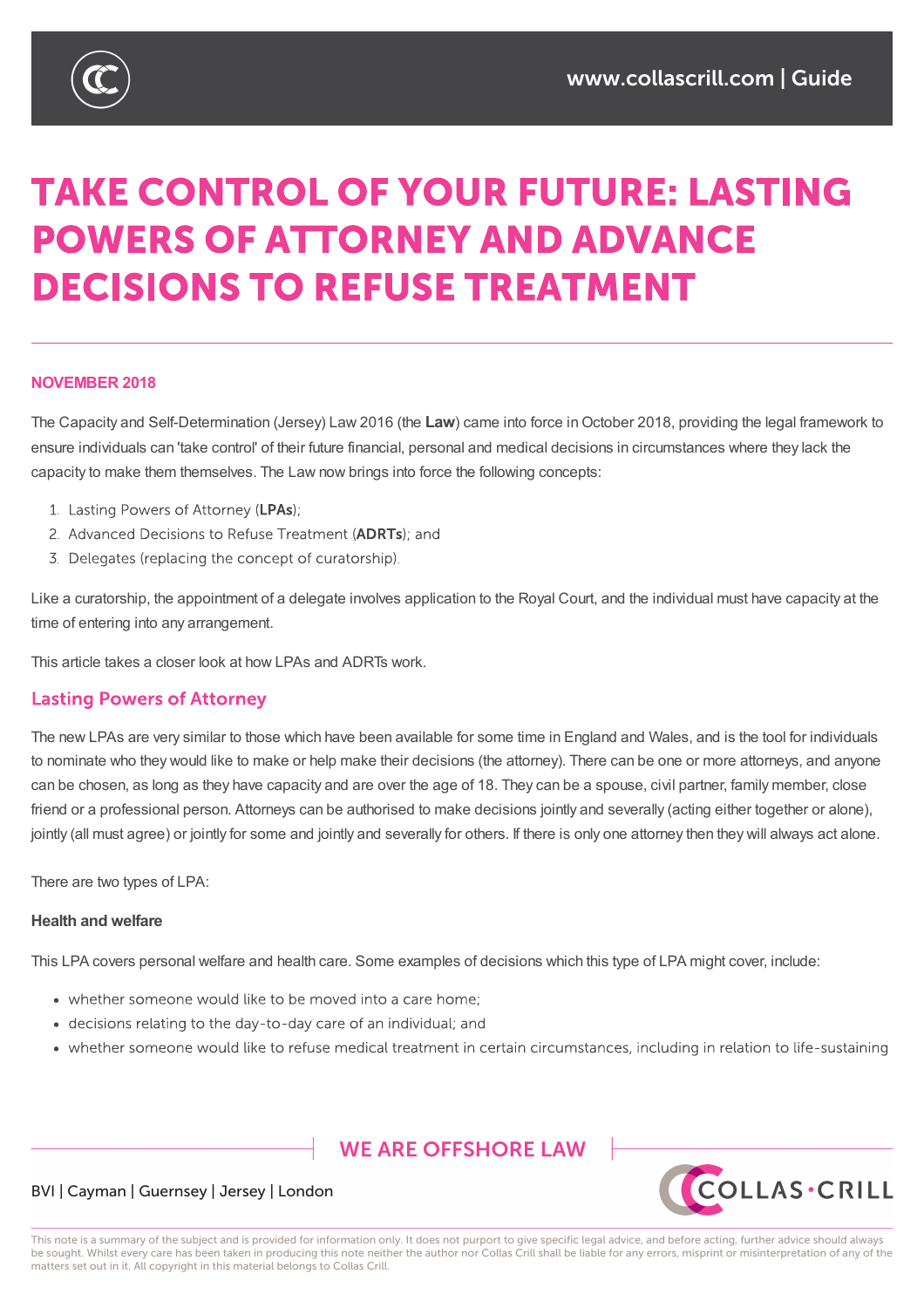

#### treatment.

#### **Property and affairs**

This type of LPA covers a person's money and property. Some examples of decisions which this type of LPA might cover, include:

- how someone would like their bank accounts managed;
- decisions relating to claiming, receiving and using a person's benefits, pensions and allowances; and
- how someone would like their home to be maintained or managed.

It is important to remember that an attorney must follow the requirements of the Law and the Capacity and Self-Determination Law Code of Practice. Broadly speaking, an attorney must assume the donor can make their own decisions unless they establish otherwise, and must help them make as many of their own decisions as they can. Crucially, an attorney must not treat a donor as unable to make a decision because they consider such decision unwise. Where the donor is unable to make a decision, the attorney must act and make decisions in the donor's best interests.

# How is an LPA made?

LPAs are made through the States of Jersey's online portal.

Copies of the LPAs must be printed and then signed by the person making the LPAs, their proposed attorney(s) and a witness (who must satisfy specific criteria). Following this, they must take the signed forms in person together with photographic ID to the Judicial Greffe for the LPAs to be registered. There is a fee of [£25](https://www.gov.je/Caring/Capacity/pages/lastingpowerofattorney.aspx) for registering an LPA (£10 for anyone on income support, long-term incapacity allowance or long-term care) and amendments are charged at £10. Further guidance can be found on the online portal.

# **Advanced Decisions to Refuse Treatment**

An ADRT (often referred to as a 'living will') is a legally binding record, in Jersey, of a person's wishes regarding which [treatments](https://www.gov.je/Caring/Capacity/pages/lastingpowerofattorney.aspx) they would like to refuse if they were to lose capacity. It allows an individual to make decisions in relation to their future care and medical treatments at times where they would not be able to do so themselves.

Unlike LPAs, there is no specific form in which an ADRT must be produced. For guidance, through the portal, there is an example form which can be used to draft an ADRT.

For an ADRT to be valid it must satisfy the following:

- The person making the ADRT must be 16 or over and have capacity.
- If the decision in the ADRT is in relation to life-sustaining treatment, the ADRT must clearly state that it applies even when the person's life is at risk. This type of ADRT must also be signed, dated and witnessed.

It is important to note:

• Each treatment the person wishes to refuse must be clearly stated in the ADRT otherwise it will not apply to a specific

# **WE ARE OFFSHORE LAW**

# **COLLAS·CRILL**

# BVI | Cayman | Guernsey | Jersey | London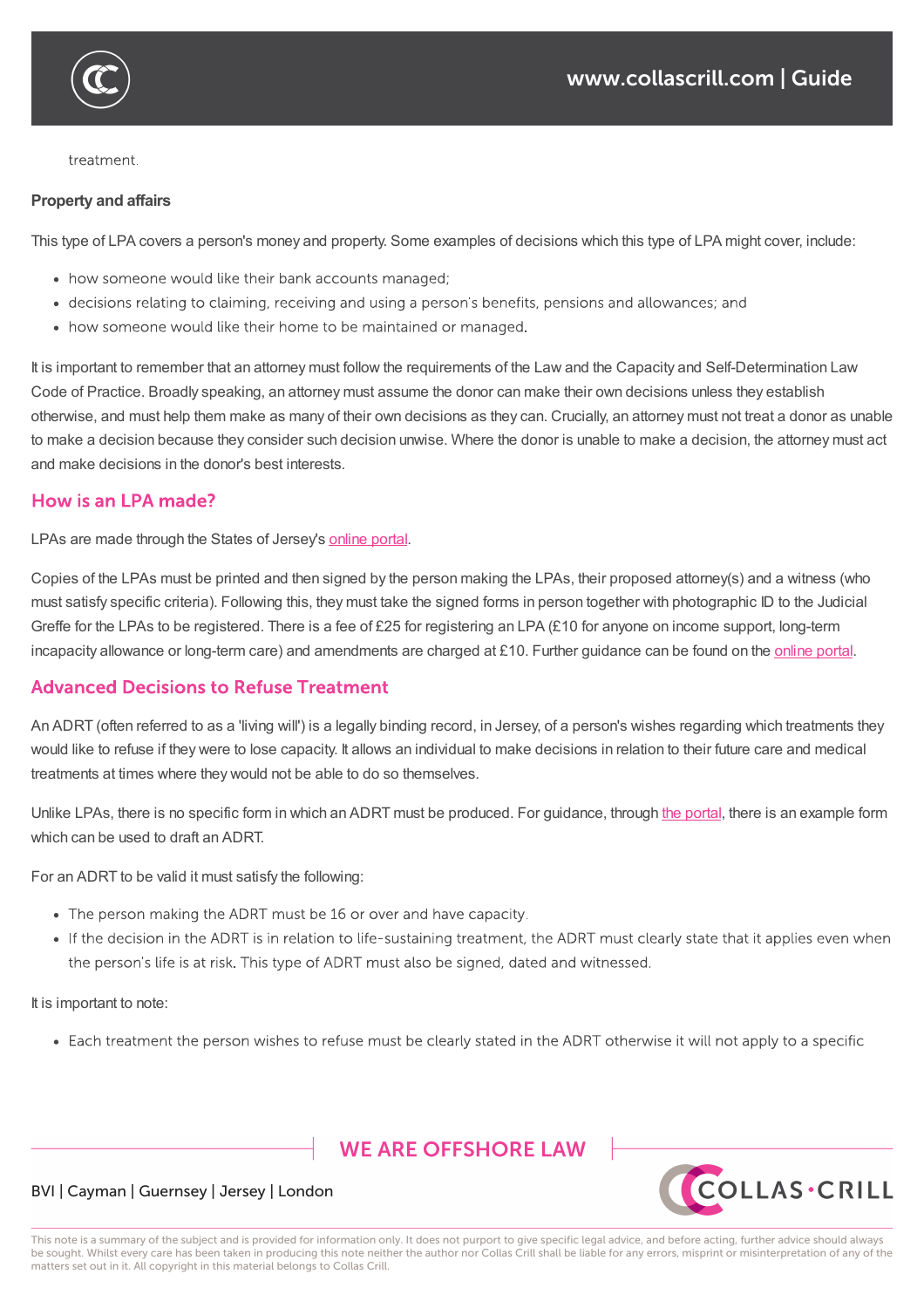

treatment.

- The circumstances when the ADRT is to apply must be clearly stated.
- An ADRT is not valid if the person making it does anything (including withdrawing the decision) which is inconsistent with the ADRT.
- An ADRT will not apply to any treatment if at the material time the person making it has capacity to give or refuse consent to that treatment.
- An ADRT cannot be used to request particular treatments or for the purpose of assistance to end the person's life.

It is advisable that the person making the ADRT makes sure people are aware of its existence, for example family members, close friends and health visitors. A person's GP should also be provided with a copy of the ADRT so that it can be included in their patient notes.

Where the maker of an ADRT also makes a Health and Welfare LPA, its authority will be subject to the provisions of the ADRT. To avoid confusion, it is advisable not to give an attorney power to make the same decisions described in an ADRT.

# How can we help you?

To ensure that the individual's wishes are carried out correctly, it is important that the LPA application forms are completed accurately and we can provide the requisite professional guidance. Our team is also experienced in the preparation of ADRTs and can help ensure someone does not fall foul of the complex statutory provisions. If you have any questions, please contact a member of the team.

# **WE ARE OFFSHORE LAW**



# BVI | Cayman | Guernsey | Jersey | London